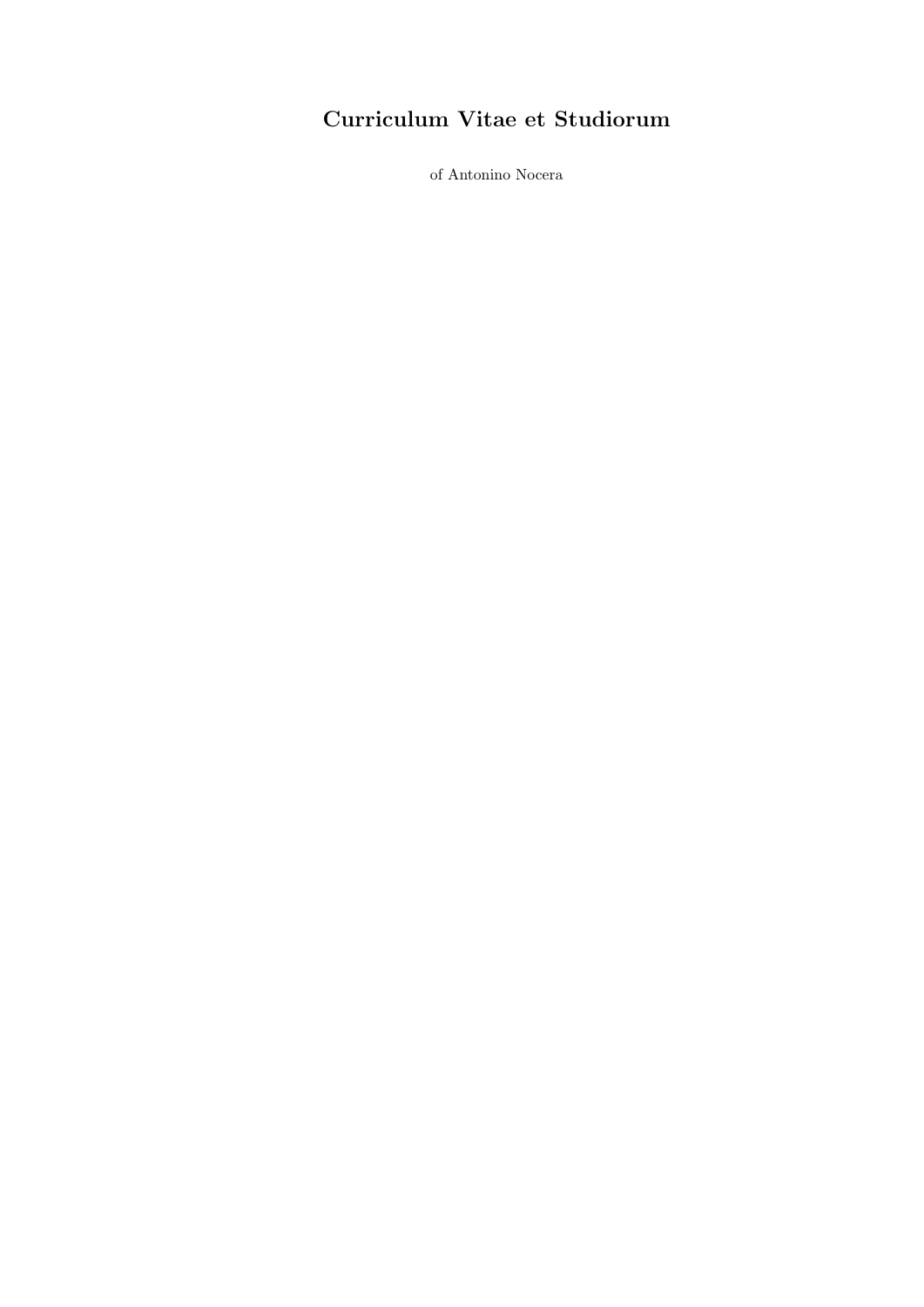2 Curriculum Vitae et Studiorum of Antonino Nocera

# 1 Studies

# 1.1 University Studies

- On March 2013, he got his PhD under the supervision of Prof. Domenico Ursino. The title of his thesis is "Analyzing, Modeling and Exploiting Social Internetworking Scenarios".
- On November 2009, he passed the State exam to practice as an Engineer.
- On July 2009, he completed his MsC in Telecommunication Engineering (summa cum laude). The title of his thesis is: "Recommendation of reliable users, resources and Social Networks in a Social Internetworking System".
- On November 2006 he completed his BsC (summa cum laude).
- From October 2009 to February 2009, he followed an internship at Aubay Research and Technologies.

# 1.2 Further Studies

Antonino Nocera attended the following PhD Schools:

- Infosec 2015 International Summer School on Information Security. July 6-10, 2015. Bilbao, Spain.
- MODAP 2012- International Summer School on Privacy Aware Social Mining. July 1-6. Leysin, Switzerland.

# 2 National Scientific Habilitation

On April 2017, Antonino Nocera has obtained the National Research Habilitation as Associate Professor (ING-INF/05).

# 3 Awards and Acknowledgments

- In 2013, in the context of the Project TENACE, Antonino Nocera is coauthor of a research report available in the Web site of the Information System of the Republic "Sistema di Informazione della Repubblica" (http://www.sicurezzanazionale.gov.it/sisr.nsf/sicurezza-in-formazione/ tenace -e-la-protezione-delle -infrastrutture-critiche.html).
- In 2010, Antonino has won the "Serenalla Lucisano" best MsC thesis award in Information Engineering.

# 4 Job Positions and International Scientific Collaborations

### 4.1 Job Positions

- Antonino Nocera is currently an RTD-B (Tenure Track Assistant Professor) at the University of Pavia.
- $-$  During 2018, he worked with the Information Engineering Group of the Università Politecnica delle Marche, led by Prof. Domenico Ursino, as Cybersecurity and Data Science expert.
- Also in 2018, Antonino Nocera has been appointed Senior Lecturer in Cybersecurity at the Oxford Brookes University in the context of information security and data science.
- From 2013 to 2017, Antonino Nocera was a post-doctoral researcher at the Computer Engineering Group of the University Mediterranea of Reggio Calabria (UNIRC), DIIES department. Specifically:
	- *•* from 2014 to 2017, Antonino Nocera was post-doctoral researcher under the (*Assegno di Ricerca*) program "Attacchi informatici e protezione dell'identità digitale nei servizi online di pagamento elettronico" (Cyber attacks and protection of the digital identity in e-payment services) within the *"Cyber Security District" (Project 2: Digital Services and E-payment Protection; Project 3: Secure De-materialization)* a project of the Programma Operativo Nazionale (PON) Ricerca e Competitivit`a 2007-2013.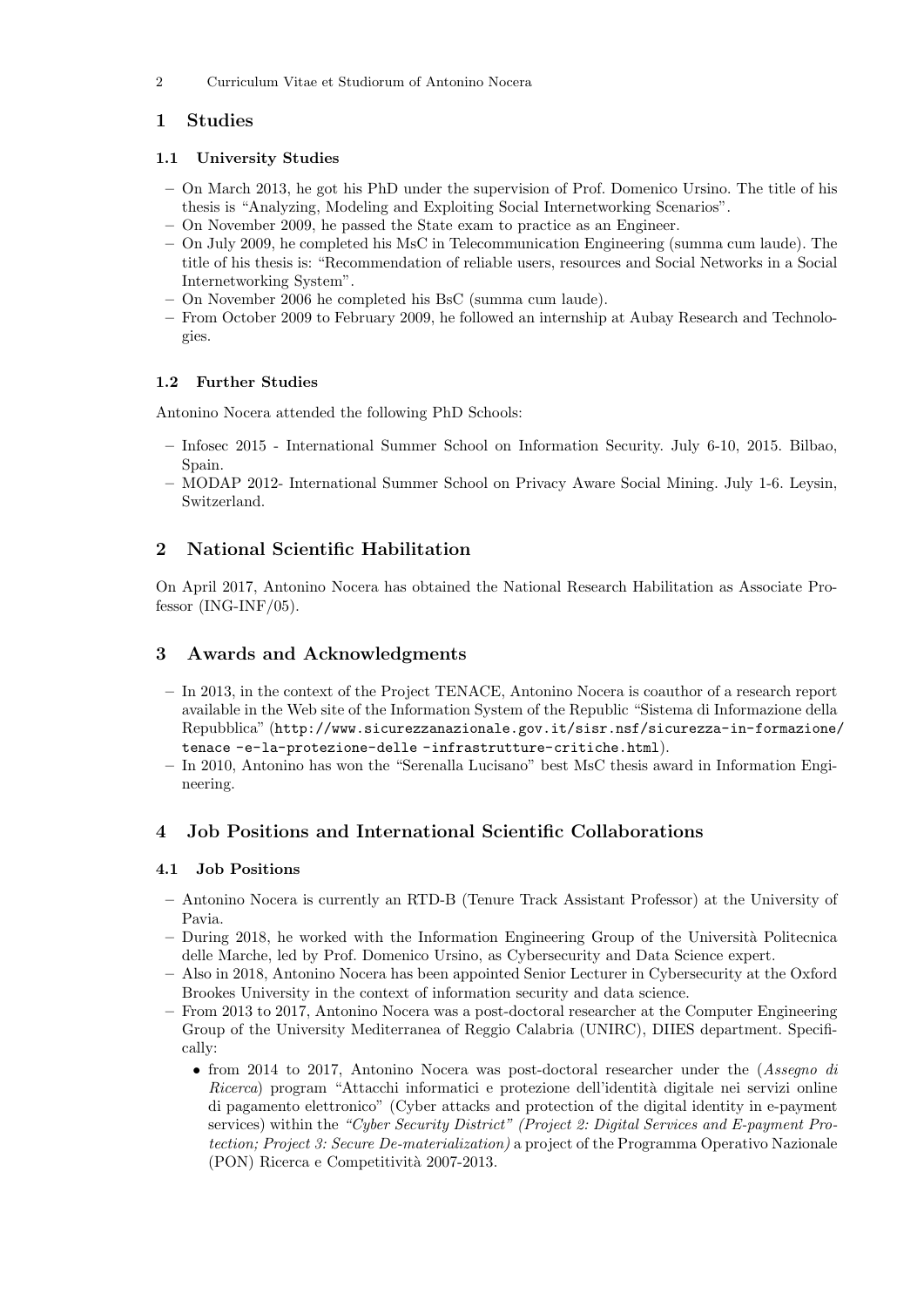- *•* In 2013 he won a post-doctoral research grant (*Assegno di Ricerca*) entitled "Metodologie basate su TRUST e Reputation e Tecniche di Data Mining per la Protezione di Infrastrutture Critiche" within the project PRIN *TENACE (Protecting National Critical Infrastructures from Cyber Threats)*.
- From 2013 to 2017 Antonino Nocera was part of the research group "Security, Social Networks, and Trust (STS)" local UNIRC unit of the CINI National Cybersecurity Lab and of the Cybersecurity District.

### 4.2 International Scientific Collaborations

- Started from 2018, Antonino is carrying out data science studies about the evolution of sharing economy in collaboration with Prof. Licia Capra from the University College London (UCL), Prof. Giovanni Quattrone of the Middlesex London University and Dr. Daniele Quercia of the Nokia Bell Labs.
- In May 2018, he has been invited by Prof. Diego Costa Pinto of the NOVA IMS University of Lisbon to carry out research studies in the context of Assortativity in Social Networks and Marketing.
- In September 2016 he has been invited by Prof. Christopher Rosenberger to work with members of the E-payment & Biometrics research unit in the GREYC lab of the Universit de Caen Basse-Normandie & ENSICAEN, Normandy, to develop joint rewards projects in the field of trust on the Internet.

#### 4.3 Further Collaborations and Communication Skills

During his career, Antonino Nocera worked closely with research colleagues from the same University, department staff and, also, external contacts from very prestigious Universities, such as:

- Parthenope University of Naples (Information Security research unit),
- Politecnico di Torino (Computer-Human Interaction research unit),
- Salento University (Database and Cloud research unit),
- University of Calabria (Logic Programming research unit).

### 4.4 Other Job Positions

From February 25 to April 8 2013, Antonino Nocera worked as scientific collaborator under the program "Implementation of tools for the analysis of Social Internetworking Scenarios" within the DIIES department project "Web Scene", at the Computer Engineering Group of the University Mediterranea of Reggio Calabria, DIIES department.

### 5 Research Activities

Antonino Nocera is author of about 70 scientific papers published or submitted to International Journals and prestigious International Conferences and Books. The main topics of these activities are: information security, trust, privacy, data science, social network analysis, folksonomies, and recommender systems.

The following are the research metrics of Antonino Nocera according to Google Scholar and Scopus:

|         | Publications Citations H-Index |     |    |
|---------|--------------------------------|-----|----|
| Scholar |                                | 898 |    |
| Scopus  | 66                             | 642 | 15 |

Table 1. Bibliometric Indicators.

A detailed statement about Antonino Nocera's research interests is reported in Section 10.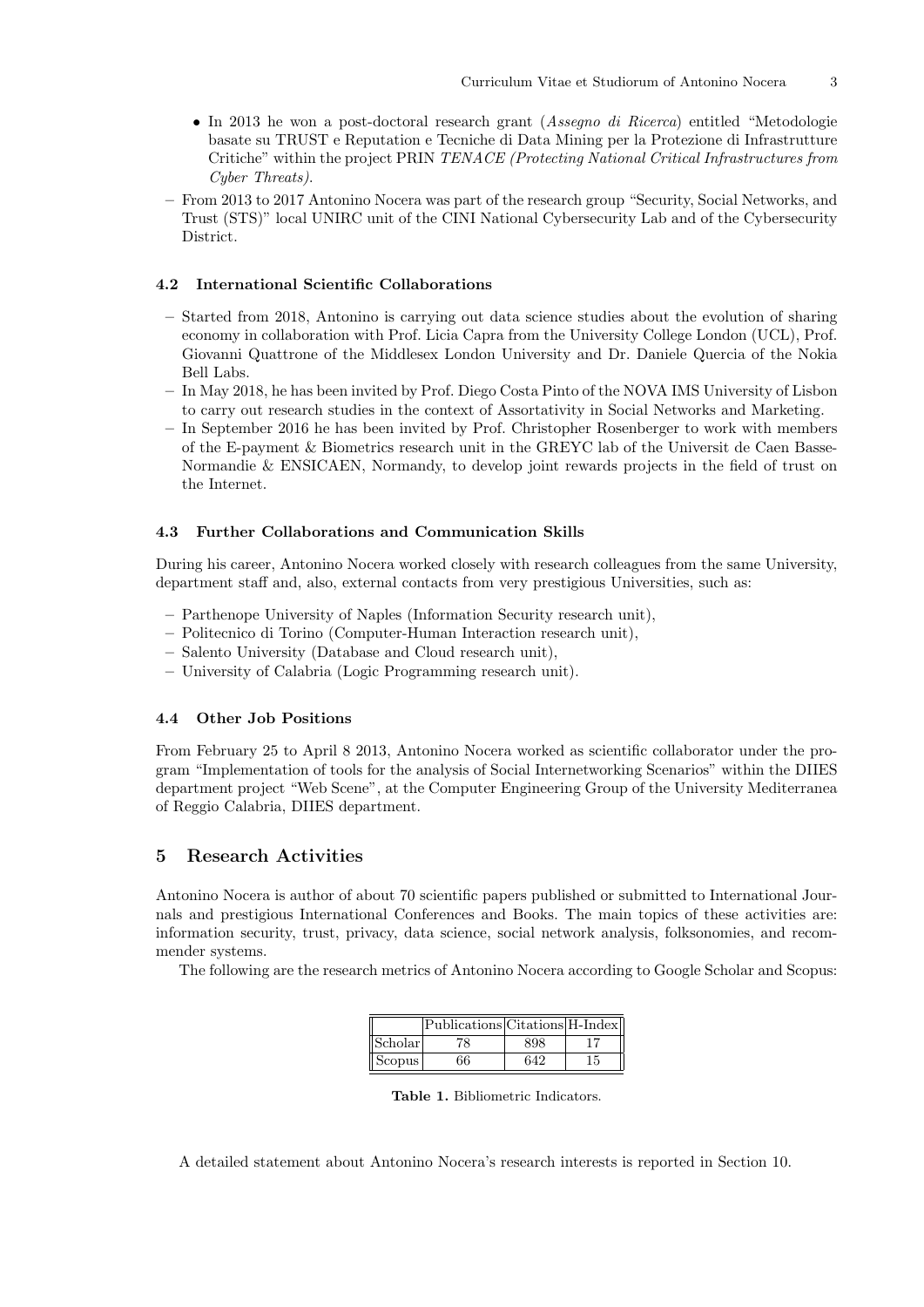4 Curriculum Vitae et Studiorum of Antonino Nocera

# 6 Teaching Experience

The teaching activities of Antonino Nocera are currently carried out at the University of Pavia. Specifcally, he is teaching a BsC course in Information Engineering about Object Programming and an MsC course, namely Data Science and Big Data Analytics, for a Data Science track in Computer Engineering.

In 2021, he has been external external lecturer in the course "BIO4334 Informatics for Genomics" (module 2) at the Middlesex University London.

From 2018, Antonino Nocera is collaborating as external lecturer on the teaching activities of the course "Applied Data Analytics - Tools, Practical Big Data Handling, Cloud Distribution" of the Master course in Data Science of the Middlesex University London (course leader Prof. Giovanni Quattrone).

From January 2010 to July 2017, Antonino Nocera has been teaching assistant and tutor of the following BsC courses in Information Engineering at the University Mediterranea of Reggio Calabria:

- Databases.
- Operating System.

Moreover, he has been teaching assistant and tutor of the following MsC courses in Information Engineering at the same University:

- Databases 2.
- Business Intelligence.
- Advanced Java Programming and Mobile.
- Information Security.
- Software Engineering.

In more details, he held the following course modules:

- A set of lectures of concurrent programming in Java.
- A seminar on DBMSs, in which he illustrated the main features of the Oracle DMBS.
- Several tutorship sessions on Relational Algebra, SQL query language and database design.
- A set of lectures on the framework J2EE for the development of Java Web applications. During these lectures, he showed examples on the use of Servlet, JSP, Java Beans and JDBC to create a Web portal.
- A seminar on advanced Java programming, in which he showed examples of portlet technology and illustrated some case studies on the LifeRay Web portal.
- $A$  set of lectures of Android Programming, in which he explained the main properties of the Android operating system and showed a large set of programming examples to describe the main components for the design of Android applications.
- A set of lectures on the Oracle BI suite. In these lectures he showed several examples comprising data integration techniques, data warehousing and data mining leveraging tools from the Oracle BI suite such as: SQL Developer, ODI, AWM and ODM.
- A seminar on the WEKA and KNIME data mining tools.
- $A$  Computer Security seminary on buffer overflow in accordance to the International Cybersecurity program 10k Students, in which he showed some examples of buffer overflow attacks and discussed about the possible countermeasures.
- A set of lectures of Information Security, in which he presented some examples of SQL injection and XSS attacks. Moreover, he presented the Kali Linux distribution and showed some tools for the analysis of vulnerabilities.
- A seminar on software engineer design patterns.

From October 2011 he is also member of the Computer Engineering Exam Commission at the University Mediterranea of Reggio Calabria.

In 2015 he held a course entitled "Informative System for logistic and transportation support" at ITS: Institute "Tecnico Superiore per l'Infomobilit`a e le infrastrutture logistiche" ITS "PEGASUS", Reggio Calabria.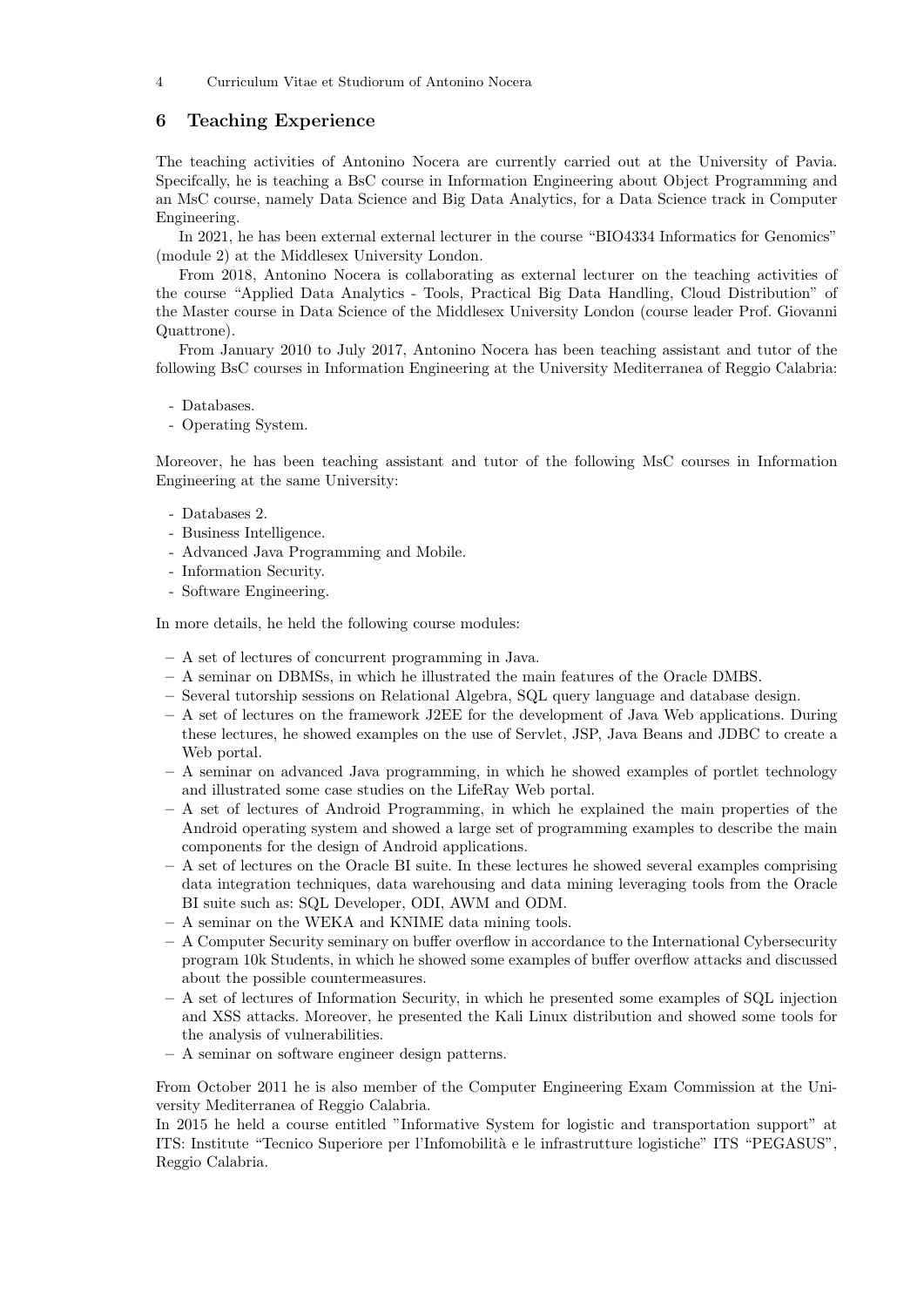#### 6.1 Seminaries and Talks

- Antonino has been Invited speaker to a session of SecureCI 2016 Winter School: Securing Critical Infrastructures- held on January 17-21, 2016 at Cortina D'Ampezzo, Italy, where he described an approach to implementing fine grained Twitter authorization policies on Android mobile applications.
- In November 2016, Antonino Nocera has been invited to hold a speech on Android Security at the United Technology Research Center in Cork, Ireland.
- In 2017 he has been invited by the PhD School of Information Engineering of the University Mediterranea of Reggio Calabria to held a seminary on the security issues in the Android realm.
- In 2018, he held a seminary on Big Data Analytics and Machine Learning at the Piemonte Orientale University.
- Moreover, still in 2018 he held a seminary on the techniques for malware protection in the context of mobile applications at the Universit`a Politecnica delle Marche.
- in May 2018 Antonino has been invited to hold a seminary entitled "Assortativity: The Multi Social Network Perspective" at the NOVA Information Management School of Lisbon.
- In 2020, he held a speech with tile "Dalle Social Network agli scenari di Multi-Social Network: opportunit e problematiche" at the conference 25 KM TRACKS organized by JEKPOT Srl.

#### 6.2 Student Supervisor

Antonino Nocera has been supervisor and co-supervisor of a large number of BsC and MsC thesis and practical training supervisor also in collaboration with colleagues from international Universities. Therefore, he is experienced in working with a wide range of students. Moreover, from 2014 to 2017 he supported a PhD student in the development of her PhD thesis entitled "Organizations and communities: trust, security, and privacy issues".

He is currently supervisor of a research fellow working in the context of NLP and text mining with particular focus on the analysis of data from online social platforms.

# 7 Editorial Boarding and Conference Organization

Antonino Nocera is editorial board member of a number of scientific International Journals, including *Information Sciences* (Class 1 in the Anvur Classification and 4.3 impact factor journal), Elsevier.

Moreover, he has been involved in the Technical Program Committee of several International Conferences, such as the International Conference on Information Systems Security and Privacy (ICISSP), and the International Conference on Data Science, Technology and Applications (DATA).

In 2013, he has been involved in the Organizing Committee for the 21st National Congress on "Sistemi Evoluti per Basi di Dati" (SEBD'13), Roccella Jonica (RC).

Antonino Nocera has been session chair in a number of International Conferences, such as the 38th edition of the International Computers, Software & Applications Conference (COMPSACW 2014) Moreover, he has served as referee for several International Journals such as, for instance, the IEEE Transactions on Parallel and Distributed Systems, Computer Human Behavior, and International Conferences such as the International Conference on Availability, Reliability and Security (ARES), and the IEEE/ACM International Conference on Advances in Social Networks Analysis and Mining (ASONAM).

### 8 Research Projects

Antonino Nocera participates to a number of research projects. In the following projects he took part to both the proposal and their development.

– *"Analisi di dati attraverso tecniche di Social Network Analysis e Machine Learning per il monitoring dei servizi*": A research project funded by SKY Italia to develop NLP and text mining solutions based on data coming from social sites. Antonino Nocera has played the role of PI in this project.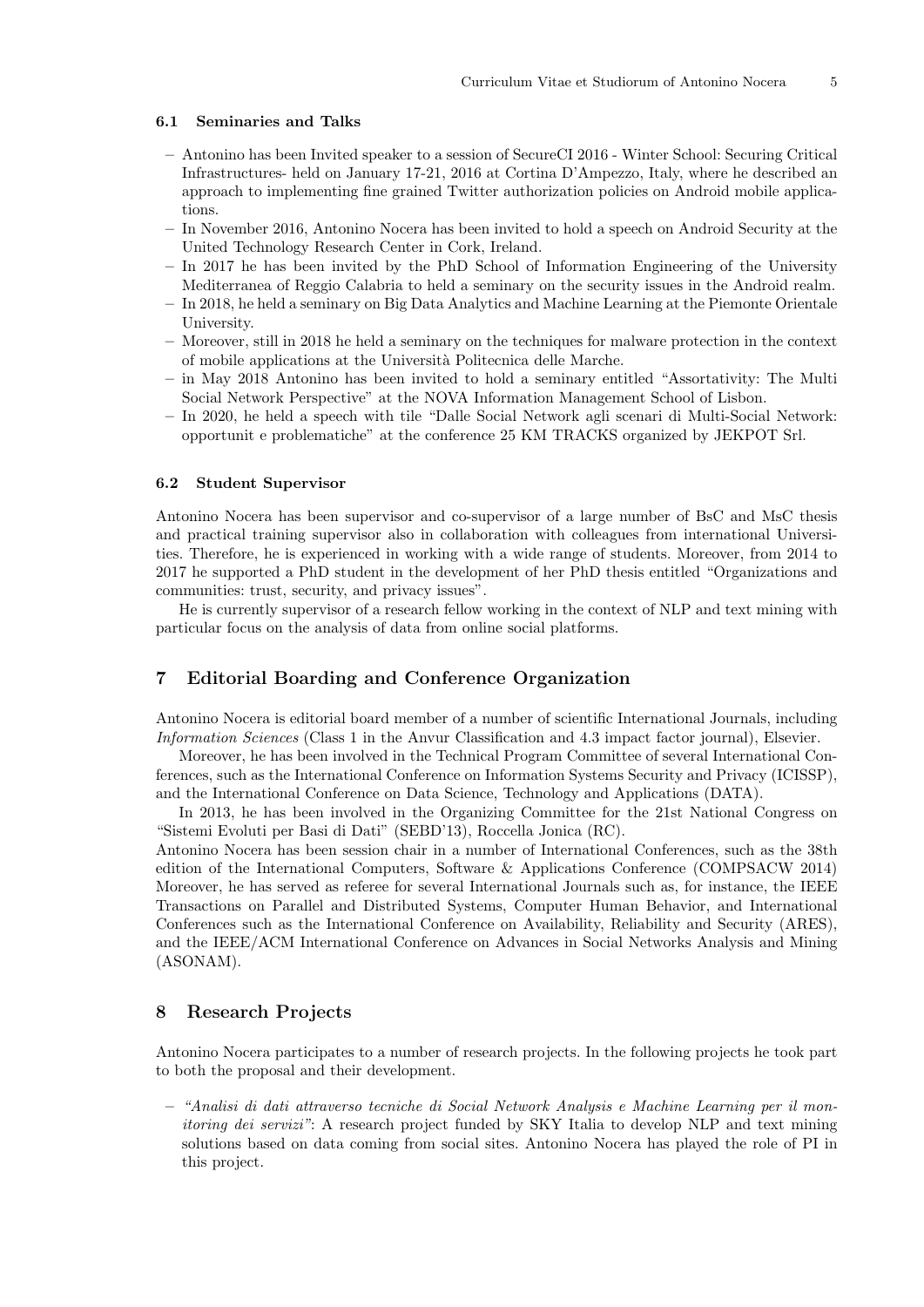- 6 Curriculum Vitae et Studiorum of Antonino Nocera
- *"Cyber Security District" (Project 2: Digital Services and E-payment Protection; Project 3: Secure De-materialization)* a project of the Programma Operativo Nazionale (PON) Ricerca e Competitività 2007-2013.
	- The project started in October 2013.
- PRIN *TENACE (Protecting National Critical Infrastructures from Cyber Threats)*.The project has been carried out from February 2013 to January 2016.
- *"inMoto" (Information MObility for TOurism)*, a project of the Programma Operativo Nazionale (PON) Ricerca e Competitivit`a 2007-2013. The project has been carried out from April 2013 to December 2015.
- *SMBI* (Social Media, E-Service e Business Intelligence: scenari evoluti), a department project aiming at studying new social network analysis issues, e-services and business intelligence. The project started on November 2011.
- *WebScene*, a department project aiming at studying Web services and their evolution. The project started on November 2011
- *HKMS* (Health Knowledge Mining Suite), a regional founded project aiming at the development of OLAP and datamining techniques on health care data to improve health care services. The project has been carried out from July 2011 to April 2013.

# 9 Scientific Prototypes

Antonino Nocera has been team leader and main developer of several scientific prototypes. Among those the most important are:

- *SNAKE*. The Social Network Account Knowledge Extractor is a system for the extraction of structural data from a multi-social network environment. It supports the main social networks in the current Web scenario (such as, Facebook, Twitter, Google+, Flickr, LiveJournal, etc.). More details about it are available at http://onlinelibrary.wiley.com/doi/10.1002/spe. 2280/abstract, moreover, a demo version is hosted at http://http://ictsud.unirc.it:8080/ SNAKE/.
- *BDS*. BDS (Bridge Driven Search) is a new generation crawler specifically tailored for multisocial network scenarios. BDS leverages SNAKE or any other similar system (such as, the Google Social Graph API) to extract information about user contacts in social networks. It implements an innovative strategy to extract samples representative of a multi-social network scenario. Therefore, starting from any seed in any network it can perform a visit also moving through different social networks. Further details available at http://www.sciencedirect.com/science/article/pii/ S0020025513006191.
- *FindMe*. It is a system based on the approach described in [46]. Its aim is to detect accounts belonging to the same person also in different social networks for which the explicit *me* information is missing. It is able of both finding (possibly) all the accounts of the same person in different social networks starting from any of them (*node-seed crystallization problem* and to enrich a multisocial network sample with missing *me* edges (*edge-seed crystallization problem*. More details at http://www.sciencedirect.com/science/article/pii/S0020025515003722.
- *Crawling Framework*. A framework implementing the main crawling techniques for social networks. It provides both classical and multi-social network optimized implementations of state-of-the-art strategies such as: Breadth First Search, Metropolis-Hasting Random Walk, Random Walk, Bridge Driven Search, etc.
- *A Middleware for the Protection of Social Mobile Application*. This system implements the approach described in [49] and realizes an efficient solution to provide fine-grained access control rules for Twitter-based mobile application in Android.
- *Metasploit module for testing Privacy Setting in Facebook*. This module implements the approach described in [51] and provides a tool to test the security of privacy setting in Facebook. It will exploit a Facebook vulnerability to try to reveal profile information (such as the friendlist) for a private account.

In the development of the following scientific prototypes, Antonino Nocera supervised Dr. Serena Nicolazzo during her PhD course: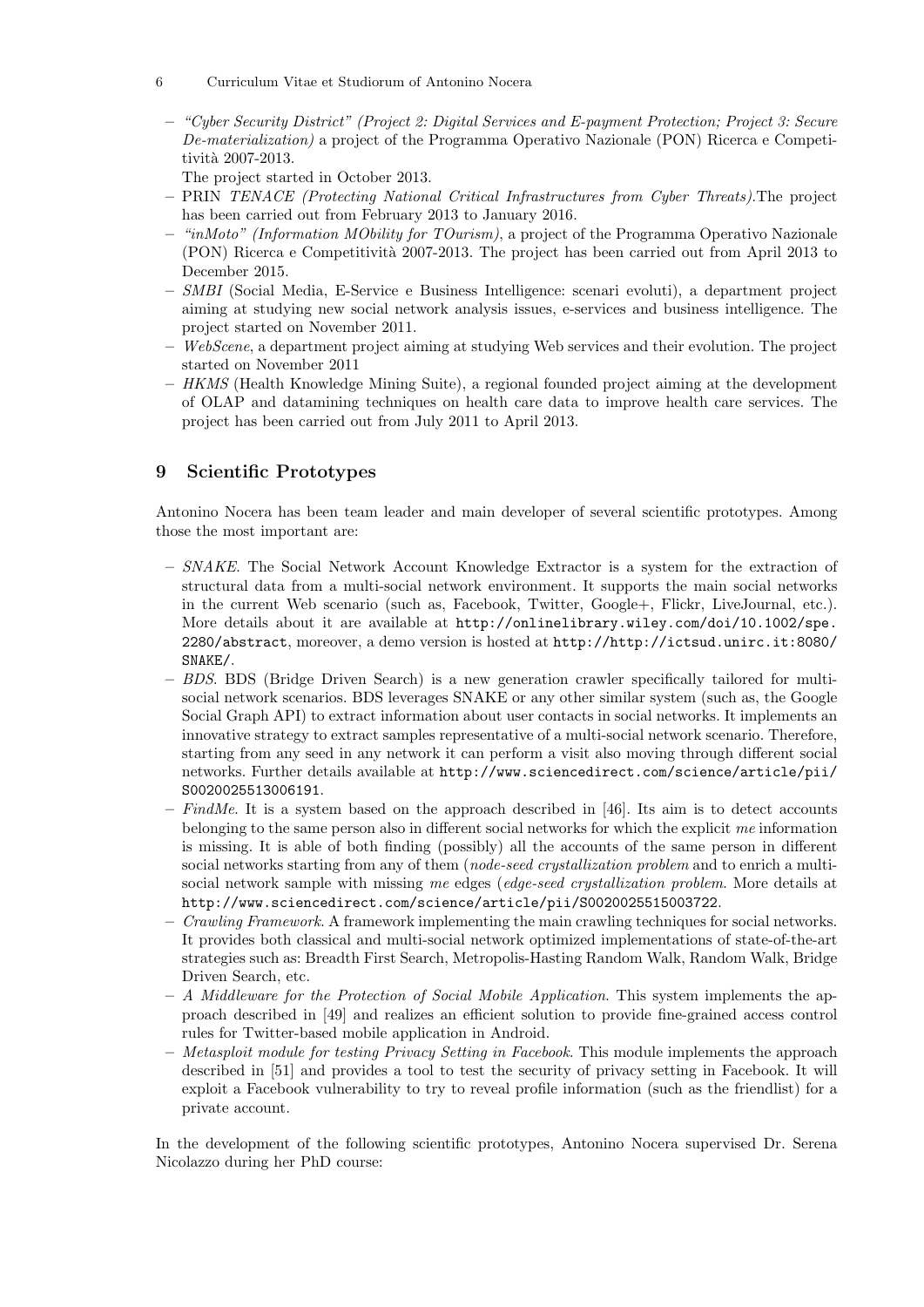- *Facebook and Twitter Uniform Sampler*. Uniform sampling of social networks is, generally, a nontrivial technological task. This system leverages the specificities of Twitter and Facebook user identifier which, starting from 2007, are 64-bit identifier. Therefore, by generating a random 64 bit number it is possible to verify whether it is associated with a user or not by accessing the corresponding profile URL. As an example, given an identifier the corresponding Facebook account URL is: http:\\www.facebook.com/XXX, where XXX is the 64-bit identifier.
- *T2S prototype*. This system implements the Tweet to Sign protocol for social digital signature described in [?]. The system is composed of three main applications. A Web application implementing the company-side features described in the protocol, an android application for the hash-chain generation and a Firefox web browser plug-in for the signature integrity verification.
- *K-anonimous log generator*. This system implements the strategy described in [67]. It has been designed for Beaglebone technology, and exploits computer vision and RFID technology to generate k-anonymous logs of people movements inside critical environments.

### 10 Statement of Research Interests

#### 10.1 Information Security, Trust and Privacy

Trust and reputation models have a very fundamental role in the definition of techniques for the prevention of common attacks, such as: *slandering attack*, *sybil attack*, *self-promoting attack*, *whitewashing attack*, etc. My research activity in this field focuses on two specific application contexts: *(i)* sensor networks; *(ii)* Web services and crowdsourcing.

As for the former, Wireless Sensor Networks (WSNs) are being increasingly adopted in several fields because of their advantages with respect to classic sensor networks. However, nodes in a WSN cooperate and this exposes them to several security threats. In [29], we show how trust-based systems are an established solution to ensure security of distributed systems. Specifically, we propose a trustbased approach to make WSNs tolerant against attacks targeting WSN routing layer. Moreover, we show how such attacks are tolerated with low overhead in comparison to unprotected systems. In this work, we focused on a specific typology of attack, namely *sinkhole* attack, and we propose a strategy leveraging special probing messages that WSN nodes use to test the trustworthiness of neighbours during the construction of paths to the base station. A trust model is then built and maintained so that each node can take advantage of the trust tests, also performed by other nodes, to decide its next hop towards the base station.

Concerning the latter context, a lot of evolutionary scenarios in the field of e-commerce, such as social commerce, are always increasing the role of single users in their services. However, by doing so, these systems are more often exposed to the attacks described above due to the intrinsic unreliability of user Web-profiles. This is an extremely up-to-date issue as a lot of most famous Web portals, such as Amazon, eBay, Booking and TripAdvisor, have important functionalities, e.g., the possibility of rating service providers (such as sellers, for instance) which leverages on user feedbacks. Therefore, in [42] we focus on a well known crowdsourced Web system, namely TripAvisor, and propose a reputation model abstractly considering service providers, users and feedbacks, and implementing the theoretical notion of certified reputation to concretely define a strategy to normalize feedback scores towards reliable values. We apply this model to the case of TripAdvisor, by proposing a solution to improve its dependability not increasing invasiveness nor reducing usability of the system.

Another important security aspect is related to the user authentication context and, in particular, to the definition of a new lighter protocol for digital signature. Due to the higher costs of smart cards (HSMs), of the qualified certificates (1999/93/EC) and for the complexity of the signature procedure itself (signature, verification, registration and management of certificates), public-key-encryption-based qualified electronic signature may be low applicable in some application scenarios, such as e-commerce or e-government, in which it could be adopted as a mass tool so that every user should use it to validate their signatures. For this purpose, the European legislation, by recognizing the actual need of the market and the public sector to increase the adoption of secure electronic signature, also promotes lighter solutions based on advanced electronic signature. This makes timely and important the issue of designing new signature protocols that relax the heaviest requirements of public-key-encryption-based qualified electronic signature, still keeping the features of advanced electronic signature. Therefore, in [57], we propose a new electronic signature protocol using neither public-key encryption nor qualified signature creation devices nor qualified certificates. The protocol relies on an innovative model, which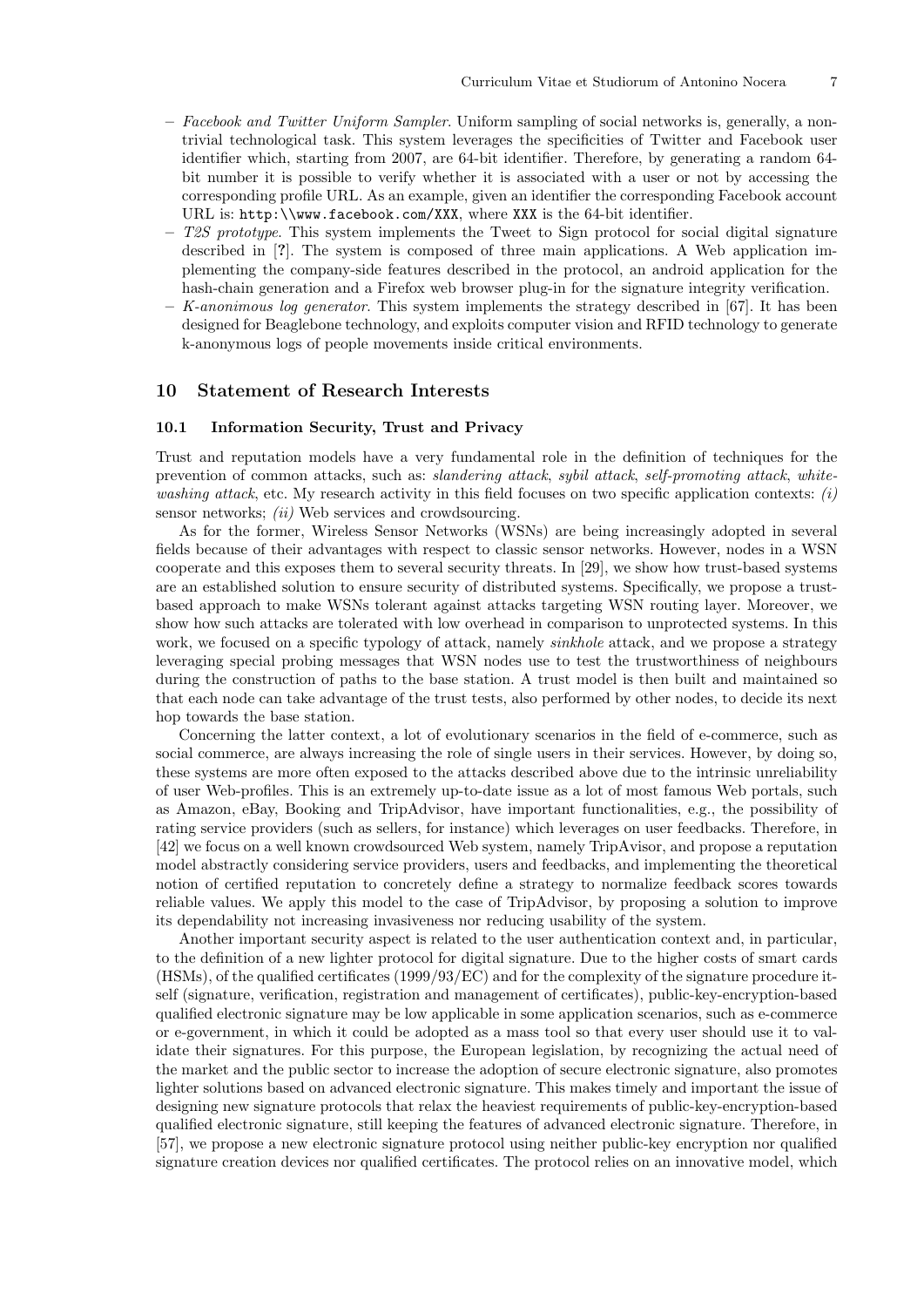exploits the power of online social networks of sharing information by spreading out on them the signature functions. Moreover, in [?], through a deep and formal security analysis, we show that the proposed advanced electronic signature is at least secure as CADES/XADES qualified electronic signature (the most used qualified electronic signature). As a further contribution, we describe a Twitter implementation, showing that the approach is realistic and effective.

The security of critical physical environment and the monitoring of people living or working in such environments is an extremely timely problem. Standard solutions to this issue are mostly based on video surveillance recording the entrance and leaving of each person inside an area in the monitored zone. However, a lot of solutions adopt RFID based strategies to have logs reporting people localization at any time. This allows a precise and decisive restoring of information in a faster way than video surveillance. Although, the continuous monitoring of people movements is acceptable (and already adopted) for very high-critical environments (such as, government buildings, museums, tribunals, etc.) it opens several threats to people privacy, which may result in an unacceptable situation also from a law requirement point of view. Therefore, solving the right trade-off between people privacy and security/safety requirements are an important challenge. In [31], we propose an RFID based system to generate logs allowing us to (partially) trace people with a suitable degree of uncertainty, in such a way that privacy is fully preserved. Logs fulfill a k-anonymity property, according to which we are able to guess who accessed a place (for example, a room of a museum), at a given time, with probability  $k^{-1}$ . Indeed, the server receives *k*-anonymous logs and no party knows detailed information. It is worth noting that this concept of *k*-anonymity meets the security requirement of identifying the person who was present in a given location at a given time, with uncertainty equal to *k*.

The distributed fashion of this methodology is the basis of its effectiveness from the point of view of privacy. Indeed, any centralized solution would not be able to protect data from attacks in which we assume that the adversary accesses the server. As an extension to this idea is described in [?] where the system is actually designed and validated. The implementation is carried out by leveraging BeagleBone technology to build the *smart* RFID readers.

Still in this context, we extended the above idea by considering a very different scenario, i.e. that of assistive living facilities, in which a posteriori log analysis is no more useful but real time monitoring is needed to guarantee resident support and care. This is an intermediate situation, in which the staff cannot keep a full control on residents because it appears not proportionate w.r.t. the safeguarding of fundamental rights. However, residents' localization cannot be left entirely without monitoring, because in particular cases it is crucial to be able to quickly reach them (e.g., a resident does not show up for an essential therapy) therefore real time monitoring is mandatory. The solution proposed in [50] is based on a probabilistic framework that supports the k-anonymity notion. Specifically, our approach leverages, once again, an infrastructure of (RFID) readers covering the entire area of the assistive living facility, in which residents are equipped with suitably-designed RFID active tags. Due to the real time nature RFID tag are now active and send quasi-identifiers that do not disclose residents identity because it is always guaranteed that at least other *k* residents send the same quasiidentifier at the same stage. This allows us to guess the position of a resident with probability  $k^{-1}$ . for any positive integer *k*. Moreover, the solution guarantees that at least *k* RFID readers report the same quasi-identifier, so that the privacy requirement  $k$  is effective (thus resuming the concept of l-diversity).

Another hot topic recently investigated is related to security in cloud computing. Cloud computing provides users with the possibility to store their data in third-party servers. These data centers may be untrusted or susceptible to attacks, hence they could return compromised query results once interrogated. Query integrity has been widely investigated in the literature, and a number of methods have been proposed to allow users to verify that query results are *complete* (i.e., no qualifying tuples are omitted), *fresh* (i.e., the newest version of the results is returned), and *correct* (i.e., the result values are not corrupted). In [54] we identify a video surveillance setting scenario, in which data streams append operations and range queries are dominant, and the efficiency is a critical factor. In this scenario classical techniques for query integrity, such as those based on Merkle Hash Tree, appear little suitable and we propose a new solution, based on a hash chain, to overcome these drawbacks. Our *flat* structure supports insertions in constant time (if we consider a single-block hash computation as unitary cost) opposite to the logarithmic cost of the hash-tree based solutions.

Always in the context of information security in [49] we explore the topic of mobile applications security. Among mobile applications, those that interact with social network profiles, have a great potential for development, as they intercept another powerful asset of the today cyberspace. However,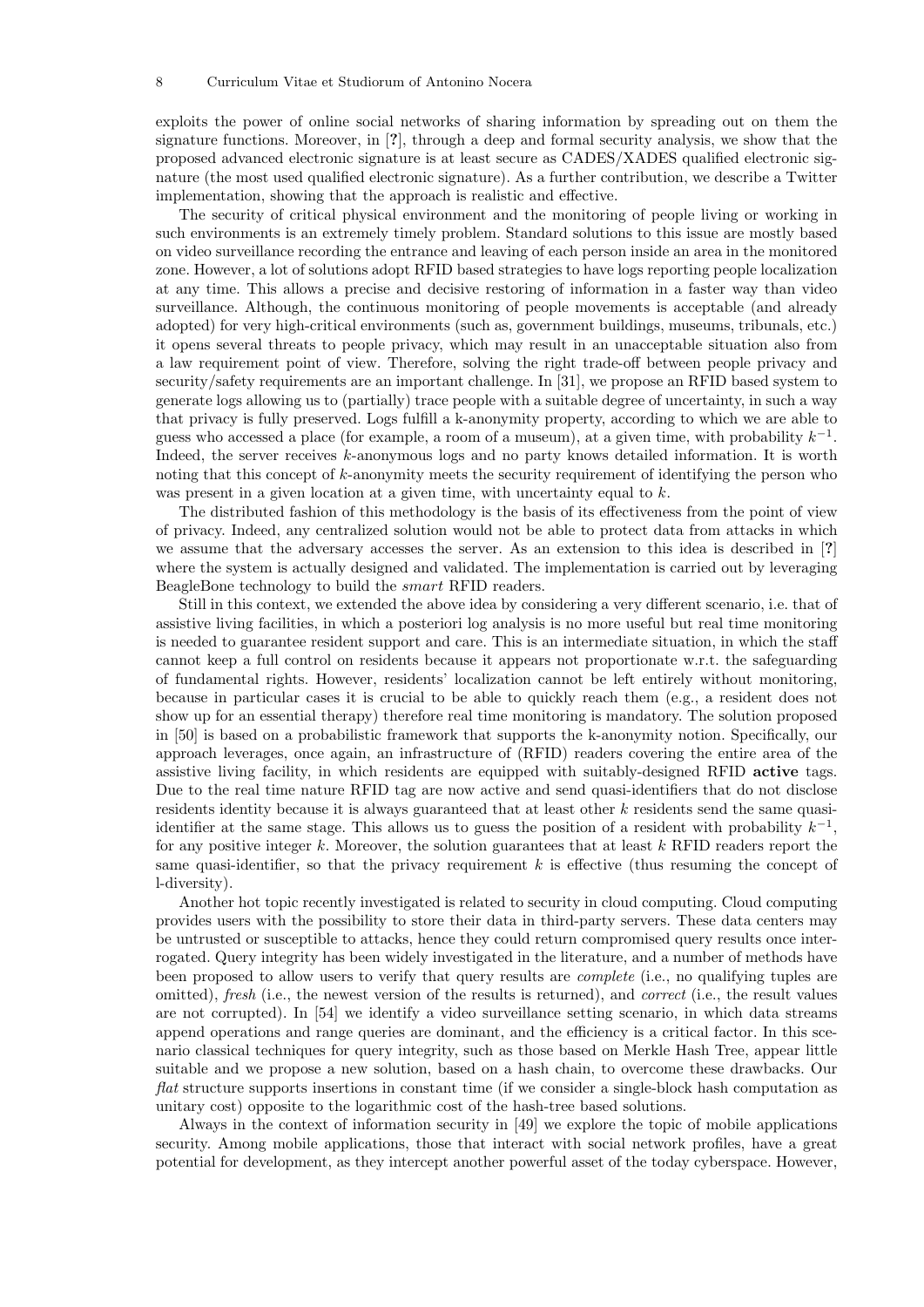one of the problems that can limit the diffusion of social network applications is the lack of finegrained control when an application uses the APIs of a social network to access a user profile. For instance, in Twitter, the supported access control policy is basically on/off, so that if a (third party) application needs the right to write in a user profile, the user is enforced to grant this right with no restriction in the entire profile. This enables a large set of security threats and can make (even inexpert) users reluctant to run these applications. To overcome this problem, we propose an effective solution working for Android Twitter applications based on a middleware approach, which supports a fine-grained access control to the Twitter user profile. The proposed solution enables other possible benefits, as anomaly-based malware detection leveraging API-call patterns, and it can be extended to a multiple social network scenario.

An attack to the privacy mechanism of Facebook is presented in [51]. In this paper, we study the robustness of Facebook privacy settings, showing that it can be broken even in the less advantageous conditions for the adversary. To do this, we exploit both the potential information extracted from user alter accounts in Twitter and a new concept of interest assortativity we defined in [53]. Starting from the victim Facebook profile, we first identify his alter account on Twitter (if any), and then, thanks to interest assortativity, we are able to select some suitable candidates that can lead to some public friends in common with the victim, thus breaking his privacy. The attack incrementally proceeds, by discovering the most of private friends. The preliminary experimental results, give a first evidence of the effectiveness of our attack, which succeeds even in the most difficult case that is when the information about the victim are minimum.

Another important aspect in the field of Cloud security is related to the integrity verification of query results. Indeed, Cloud computing provides users with the possibility to store their data in third-party servers. These data centers may be untrusted or susceptible to attacks, hence they could return compromised query results once interrogated. This issue becomes particularly crucial in the case a third-party cloud is used to store videosurveillance data. Query integrity has been widely investigated in the literature, and a number of methods have been proposed to allow users to verify that query results are *complete* (i.e., no qualifying tuples are omitted), *fresh* (i.e., the newest version of the results are returned), and *correct* (i.e., the result values are not corrupted). However, in this specific application scenario, in which append operations and range queries on stored datastreams are dominant, and the efficiency is a critical factor, classical techniques for query integrity appear little suitable. Therefore, in [54] we propose a new approach for the verification of the integrity of range query results guaranteeing constant insertion costs still keeping verification efforts comparable to classical solutions.

Another very recent research activity concerns a new protocol for secure transactions. By starting on the consideration that blockchain has attracted a lot of attention by the research community, we developed a new protocol borrowing some ideas from blockchain but using Twitter as communication channel to perform and verify secure transactions [62].

### 10.2 Data Science and Social Network Analysis

The research activity of Antonino Nocera in the Data Science field mainly concerns Sharing Economy and Social Network Analysis. Specifically, in the context of Sharing Economy, Antonino Nocera is working closely with prestigious international Professors and Researchers from the University College of London, the Middlesex University and the Nokia Bell Labs. In this context, Antonino Nocera is studying the evolution of Sharing Economy from the point of view of guests. He is performing a deep analysis leveraging machine learning approaches and considering several dimensions, such as: time, countries, inter-country flows and review language evolution. Since there was no existing database for studying guest behavior, an important and preliminary task was data extraction. Antonino Nocera focused on Airbnb and built a crawler to sample data from this system. This database has been the premises for the subsequent study he is carrying out in the last months.

Concerning Social Network Analysis, Antonino Nocera mainly performed research activities in the field of Social Network Analysis in Multiple-Social-Networks scenarios. The studies carried out within this research line, have been often related to issues of security, trust and privacy. Specifically, most of the research activities described here, either include some direct application to the context of security, trust and privacy, or are exploited in the research activities described in the previous section regarding social networks.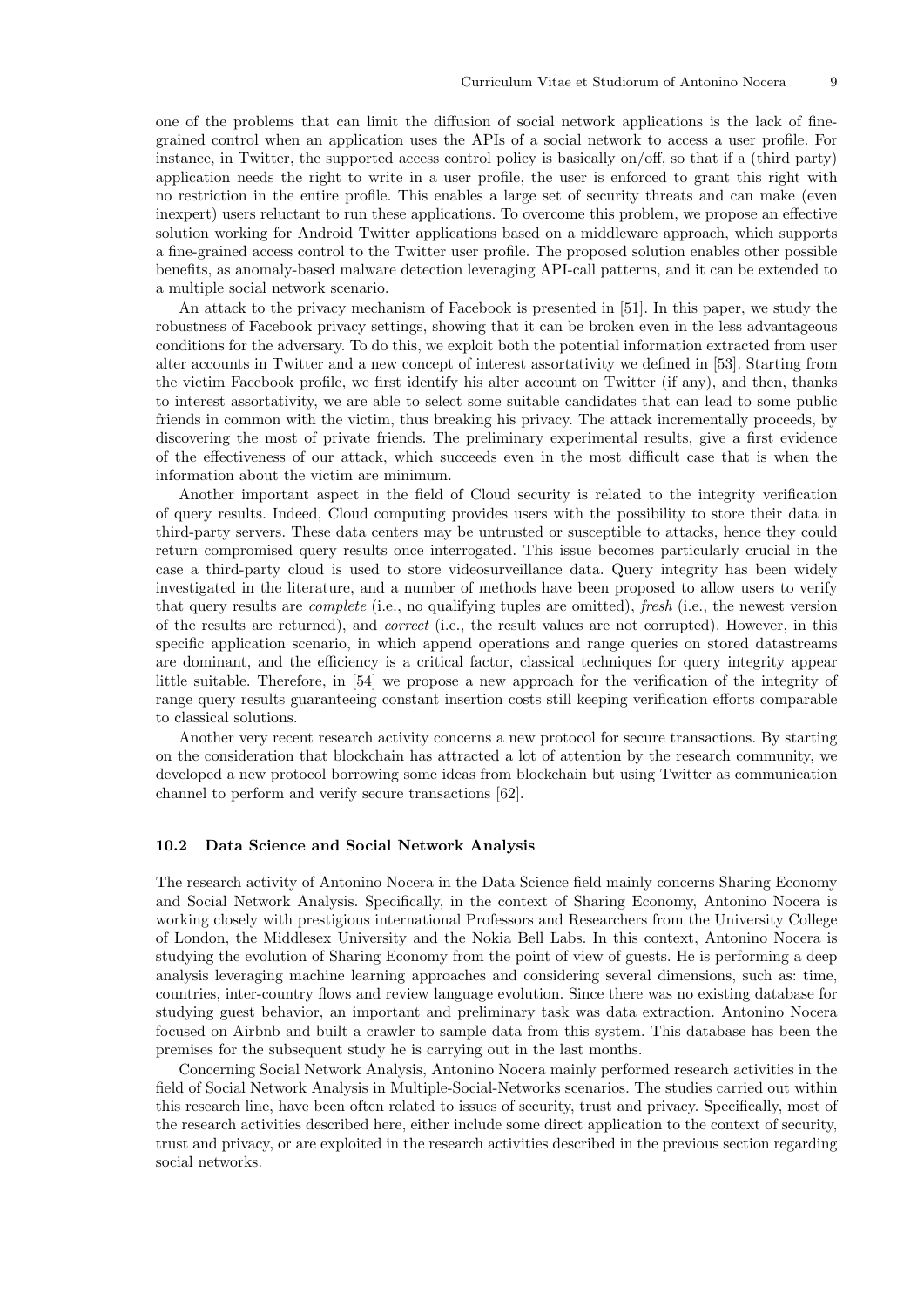#### 10 Curriculum Vitae et Studiorum of Antonino Nocera

Nowadays, social networks are a global phenomenon and a powerful tool for user interaction and cooperation. The main feature of social networks is the possibility of reproducing relationships, which take place in disparate social context of real life, in a virtual global environment. The huge number of active users in the most popular social networks is a confirmation that this phenomenon is one of the most important in the Internet scenario. However, the existence of so many independent and heterogeneous social networks introduce important issues in the attempt of using the information they share in the most profitable way. The reference scenario is not the one of a single, isolated, independent social network, but a universe composed of a constellation of several social networks, each forming a community with specific connotations, but strongly interconnected with each other. This makes the analysis of this reality more challenging.

It is a matter of fact that, despite the inherent underlying heterogeneity, the interaction among distinct social networks is the basis of a new emergent internetworking scenario enabling a lot of strategic applications whose main strength will be just the integration of possibly different communities, yet preserving their diversity and autonomy. Clearly, Social Network Analysis approaches may strongly rely on this huge multi-network source of information, which also reflects multiple aspects of people personal life, thus enabling a lot of powerful discovering activities. These scenarios are often referred as Multi-Social Network Scenarios or as Social Internetworking Scenarios (SISs, for short), in which users owning multiple accounts in different social networks and providing special links (called me edges) from one to the other are referred as *bridges* as they physically build the interconnection among social networks. Unfortunately, also because the problem is extremely recent, no analyses on SISs nor on models and approaches to handling them have been proposed in the scientific literature.

Concerning the analysis of these new scenarios, a preliminary step consists in the definition of new techniques for the extraction of social network data and new suitable "crawling" strategies tailored for these environments. In [14], we propose a system, called SNAKE (Social Network Account Knowledge Extractor), to support data extraction in a multi-social network scenario. SNAKE, is able to retrieve information about public accounts (such as screen name, contacts and me edges) on the major social networks including data concerning the interconnection among them. This last feature allows the transition from a social network to another. Specifically, SNAKE acts as a middleware between social network data and any possible crawler. For this reason, it can be used as a base to implement new generation crawlers to build samples of multi-social network scenarios. An extended version of this project, including a deep experimental campaign to test the effectiveness and the performances of SNAKE, is presented in [45]; moreover, a demo of the system is available online at the address http://ictsud.unirc.it:8080/SNAKE.

Because of the intrinsic heterogeneity of information and concepts of the diverse social networks covered by SNAKE, it leverages an ad-hoc model we designed to allow the development of software with suitable abstraction level in the context of multi-social networks. The aim of this model is to generalize concepts, actions and relationships of existing social networks. A preliminary version has been presented in [30] were only the basic features of this model are described. The extended version covering all implementation details and validation activities is reported in [56].

A lot of crawling strategies have been studied and proposed in the context of social network, however, when it comes of multi-social network scenarios the identification of suitable crawling strategies is still an open issue. As a matter of fact, we cannot expect that a crawling strategy that is good for social networks, is valid in a multi-social network scenario too, due to its specific topological features. In other words, is a standard crawling strategy able to correctly navigate through interconnections among social networks? Is there the risk that the crawler tends to remain confined in the social network from which it starts? Equivalently, is a standard crawler able to describe SISs in a realistic way, covering enough the involved social networks, and faithfully measuring their coupling degree and their node average degree? The answers to these questions and the formalization of a new crawling strategy, called *Bridge Driven Search* (BDS, for short), for multi-social network scenarios are proposed in [15]. In this paper, we also provide an initial testing of our proposal showing that it is capable of sampling the considered scenario preserving its peculiarity and topological features. This preliminary research is, then, extended and completed in [35] where all the details about its implementation are provided including a complete experimental campaign showing the effectiveness of the approach and a computational complexity analysis. Finally, in [36] we describe several analysis performed on multisocial network samples extracted using BDS and compare the results with those obtained on samples extracted by applying classical crawling techniques.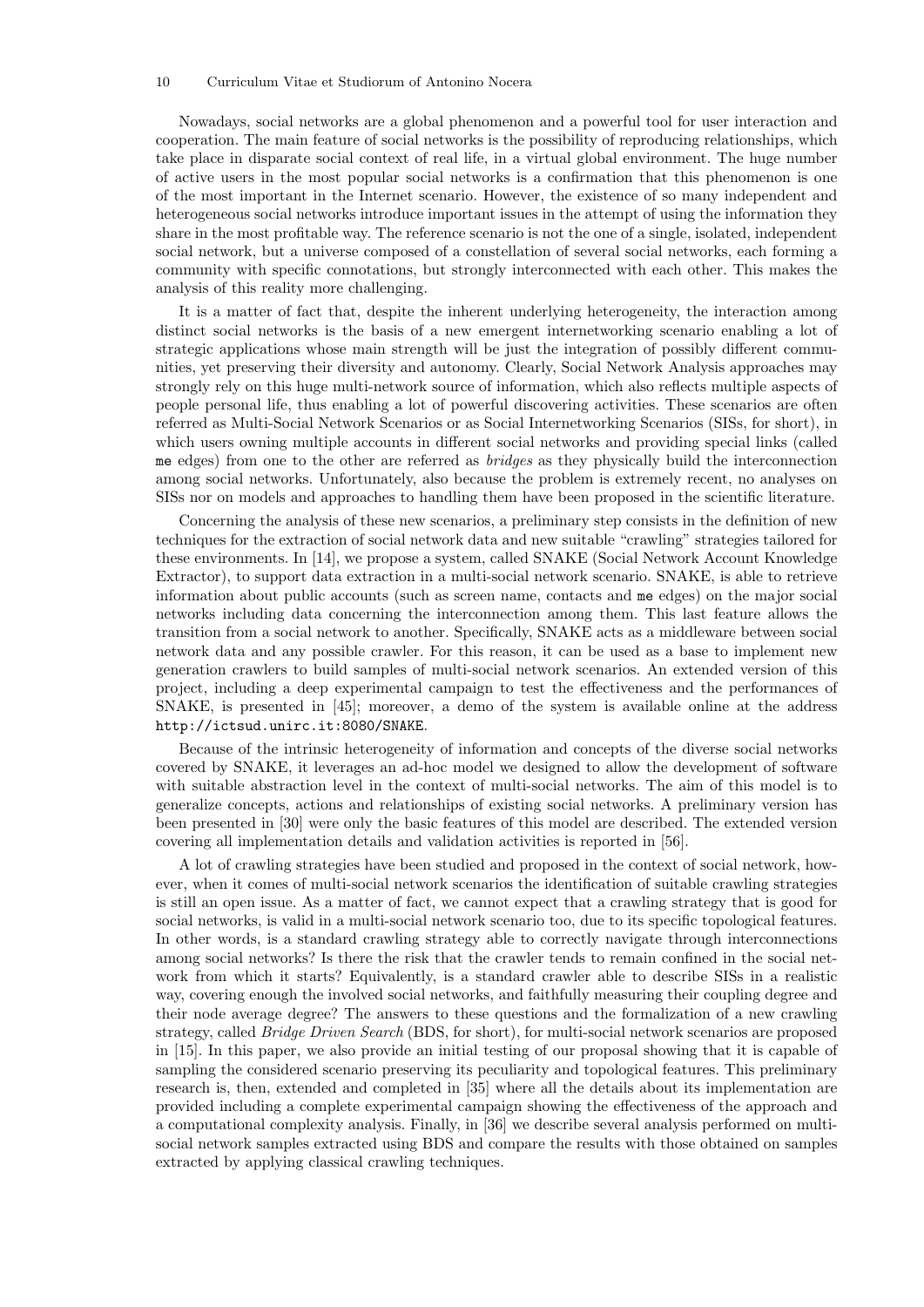In [23] we propose a deep study on social network *bridges* that, as stated above, represent the key actors of multi-social network scenarios. In this paper, we describe a Social Network Analysis campaign whose purpose is drawing a complete "identikit" of this special typology of users. For this purpose, we extracted several samples relying on a set of scenario-tailored crawling strategies and computed most common social network analysis parameters to compare the behaviour of social network users with that of *bridges*. This study allows the low us to better understand the real role of this special type of users in social networks.

As mentioned above, social network users may explicitly declare they *bridge* role by adding information about their accounts in other social sites by means of special arcs called me edges (practically corresponding to a link between the two accounts). Unfortunately, for disparate reasons, users do not always make their membership to two distinct social networks explicit. As a consequence, in the overall underlying (social internetworking) graph a big number of missed me edges exists, whose discovery represents a very important issue. In other words, an interesting problem of missing link detection arises, which partially overlaps with a link prediction issue, because we may expect that a portion of missing me edges will be inserted in a next stage in the graph. In [17] and [46], we deal with the above problem by proposing an effective solution experimentally tested in a real-life multi-social network scenario. Specifically, in [17] we perform some preliminary study to show verify whether commonneighbor approaches for link prediction can be directly applied to our problem and, then, we sketch our solution and show the effectiveness of the proposal. Then, in  $[46]$ , we extend and complete this study and describe in full details our approach. Our solution is based on a notion of node similarity, whose usage allows us to detect whether a suitable threshold is exceeded and then a missing me edge between two nodes is detected. The similarity between two nodes is obtained by combining two contributions: a string similarity between the associated usernames, and a contribution based on a suitable recursive notion of common-neighbour similarity. The neighbourhood similarity allows these errors to be detected and avoided. Moreover, we provide a deep experimental campaign in which we test the performance of our approach and compare it with related solutions presented in the literature.

A comparative study of people's behaviour Facebook and Twitter is performed in [47]. We base our analysis on users who possess accounts on both social networks. To this purpose, we adopt the strategies described above to crawl a sample of *bridge* users between Facebook and Twitter and we study a number of behavioural aspects. The first one is about privacy and disclosure of personal information. Recent studies on Facebook have shown that both a strong association between low engagement and privacy concern and a significant relationship between privacy awareness and privacy concerns/self-disclosure exist. Our study aims to answer the question "Is there a connection between user awareness about privacy threats and membership overlap between Twitter and Facebook?". The second aspect we study is about friendship. OSNs are important for maintaining social relations and previous studies have found that friendship is positively correlated with bridging social capital. As for this aspect, we study what is the attitude of users to have friendship relations overlapping between Facebook and Twitter and if a correlation between number of friends in Twitter and Facebook exists. The last issue we deal with concerns the activity of users belonging to both Twitter and Facebook. Our study aims to answer the question "What about user activity and how the prevalence of activity on Facebook or Twitter is correlated to membership overlap?".

Concerning the analysis of this particular scenarios, clustering may be a fruitful point of view from which multi-social network scenarios can be studied. Indeed, every social network includes distinguishing features and a clustering-based approach may highlight the differences among social networks, yet analysing information about the whole system. But when we apply clustering to a social internetworking scenario (SIS), several issues arise that lead to the formulation of the following questions: (1) Which clustering algorithm is suitable for this context? (2) Which crawling strategy is able to build a sample on which clustering-based analysis can give meaningful results? (3) How many seeds (i.e., starting nodes for crawling algorithms) per social network we have to consider? In [28], we deal with the above issues, by analysing a real-life SIS composed of five of the most popular social networks (i.e., Twitter, YouTube, Flickr, MySpace, LiveJournal) by means of different clustering algorithms, different crawling strategies and different number of seeds, seen as independent analysis dimensions. By measuring the significance degree of the experimental results, also in terms of the approach ability to separate different social networks, we find the optimal combination of the above dimensions. The effectiveness of clustering techniques in multi-social network scenarios is also proved in [22], in which we exploit clustering to restore part of the missing explicit information, crucial for SIS-oriented analysis, in anonymized social network samples. The approach is based on clustering to partitioning the whole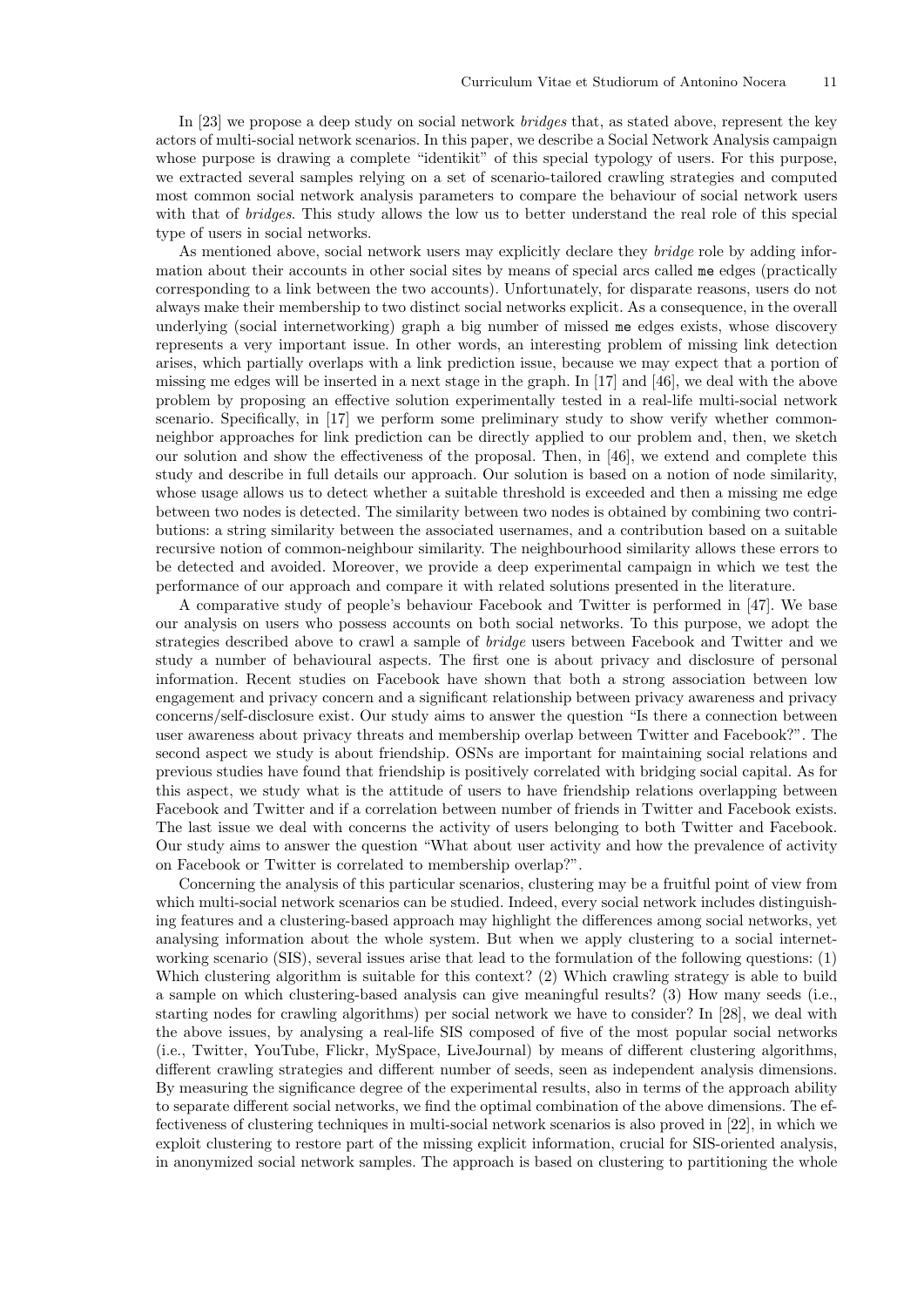graph in subgraphs, each corresponding as much as possible to an original social network, and, as difference, by discovering the interconnections among social networks. Once this task has been done, the analyst will be able to conduct most of the SIS-oriented investigations in a direct way, starting from the basic information concerning the membership of two or more users either to the same or to distinct social networks.

The role of assortativity in real-world and online social networks has been largely investigated in the literature, in which, starting from degree assortativity, several forms of assortativity have been analysed. When moving from a single-social-network to a multiple-social-network perspective, new specific traits can be studied, also under the assortativity magnifying glass. This is the case of membership overlap among networks (i.e., the fact that people belong to more online social networks) as expression of different traits of users' personality. Studying whether online social networks exhibit assortative mixing with respect to membership overlap is a new, challenging, and important problem. We deal with this problem in [26], in which we start by analysing this property on Facebook and, then, we extend this study also to Twitter and improve it by building a more sophisticated and improved model to take others important features into account (such as node-degree assortativity) during the experimental analysis in [44]. A further study on assortativity has been also carried out in [53], in which we focus on Twitter and study how user relationships are influenced by interests. We refer to this form of assortativity as Interest Assortativity and it is measured by using an approach based on public figures of Twitter. The choice of Twitter is related to both the goal of trying to have results little affected by physical friendship. Moreover, Twitter use is driven primarily by interest for entertainment news, celebrity news, and sports news. This allows us to map the abstract concept of interest (or topic) to the concrete entity of public figure, to the extent that a public figure in a given field, say Gordon Ramsay, acts as a representative of a topic, haute cuisine (i.e., high-level cooking), in our example. Thus, we assimilate the followship of a user to the Twitter profile of Gordon Ramsay to the fact that this user is interested in high-level cooking. Once again, the way to study interest assortativity is to observe, for a number of public figures, if the measured probability that two Twitter friends share the followship to the same public figures is higher than the random case (i.e., with no assortativity).

In [24] we propose a new measure of Betweenness Centrality for a multi-social network scenario. The importance of centrality measures in social networks is underlined by the great interest showed by the research community and by the mole of applications working on different domains leveraging on them. However, the classical measures are not able to capture the centrality of nodes w.r.t. a multi-social network environment. Therefore, our approach aims at correcting this measure by considering structural information that strongly characterize this new intriguing environment. Finally, an application of this new centrality measure for team-building has been presented [34].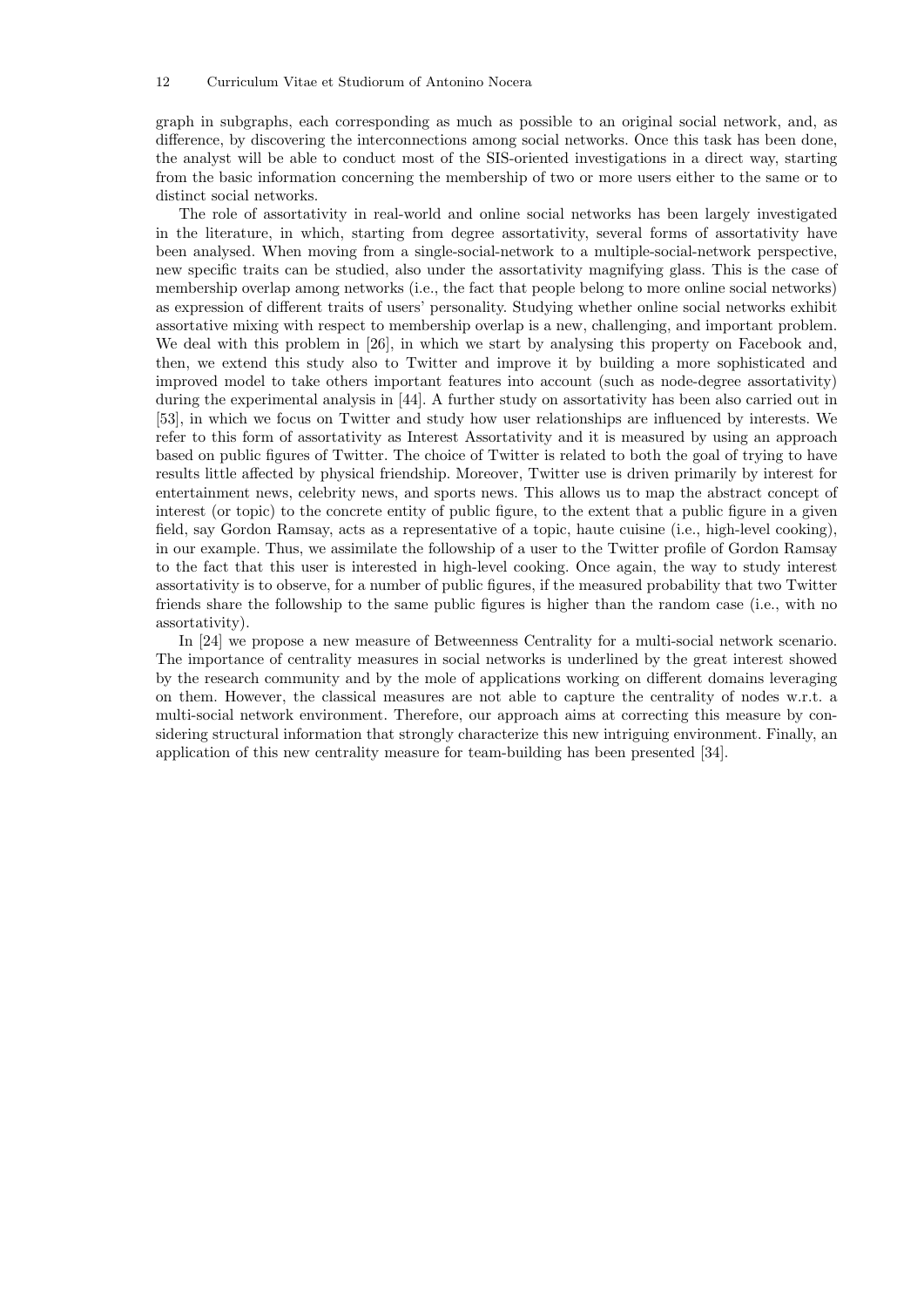### References

- 1. M. Arazzi, S. Nicolazzo, A. Nocera, and G. Ubertini. Comparing the Twitter evolution of streaming service providers: a Netflix and Now TV analysis. *Journal of Information Science*. Submitted for Pubblication.
- 2. E. Corradini, S. Nicolazzo, A. Nocera, D. Ursino, and L. Virgili. A two-tier Blockchain framework to increase protection and autonomy of smart objects in the IoT. *Computer Communications*. Submitted for Pubblication.
- 3. E. Corradini, A. Nocera, D. Ursino, and L. Virgili. A multi-dimensional investigation of negative reviews in yelp. *International Journal of Information Management*. Currently Submitted for Publication.
- 4. M. Ferretti, S. Nicolazzo, and A. Nocera. H2O: Secure interactions in IoT via Behavioral Fingerprinting. *Future Internet*. Submitted for Pubblication.
- 5. S. Nicolazzo, A. Nocera, and D. Ursino. Anonymous Access Monitoring of Indoor Areas. *IEEE Access*. Submitted for Pubblication.
- 6. P. De Meo, A. Nocera, G. Quattrone, D. Rosaci, and D. Ursino. Finding reliable users and social networks in a social internetworking system. In *Proc. of the International Database Engineering and Applications Symposium (IDEAS 2009)*, pages 173–181, Cetraro, Italy, 2009. ACM Press.
- 7. A. Nocera, G. Quattrone, G. Terracina, and D. Ursino. Exploitation of user actions to recommend similar users, resources and social networks in a Social Internetworking Scenario. In *Atti del Diciottesimo Convegno Nazionale su Sistemi Evoluti per Basi di Dati (SEBD'10)*, pages 42–53, Rimini, Italy, 2010.
- 8. P. De Meo, G. Fiumara, A. Nocera, and D. Ursino. The Role of Schema and Document Matchings in XML Source Clustering. *XML Data Mining: Models, Methods, and Applications*, pages 125–153, 2011.
- 9. P. De Meo, A. Nocera, G. Quattrone, and D. Ursino. A conceptual framework and an underlying model for community detection and management in a Social Internetworking Scenario. In *Atti del Diciannovesimo Convegno Nazionale su Sistemi Evoluti per Basi di Dati (SEBD'11)*, pages 387–394, Maratea (PZ), Italy, 2011.
- 10. P. De Meo, A. Nocera, D. Rosaci, and D. Ursino. Recommendation of reliable users, social networks and high-quality resources in a Social Internetworking System. *AI Communications*, 24(1):31–50, 2011. IOS Press.
- 11. P. De Meo, A. Nocera, G. Terracina, and D. Ursino. Recommendation of similar users, resources and social networks in a Social Internetworking Scenario. *Information Sciences*, 181(7):1285–1305, 2011. Elsevier.
- 12. P. De Meo, A. Nocera, and D. Ursino. A Component-based Framework for the Integration and Exploration of XML Sources. *XML Data Mining: Models, Methods, and Applications*, pages 343–377, 2011.
- 13. A. Nocera and D. Ursino. An approach to providing a user of a "social folksonomy" with recommendations of similar users and potentially interesting resources. *Knowledge-Based Systems*, 24(8):1277–1296, 2011. Elsevier.
- 14. F. Buccafurri, G. Lax, B. Liberto, A. Nocera, and D. Ursino. Supporting Community Mining and People Recommendations in a Social Internetworking Scenario. In *Proc. of the International Workshop on Mining Communities and People Recommenders at ECML/PKDD 2012 (COMMPER 2012)*, pages 24–31, Bristol, UK, 2012.
- 15. F. Buccafurri, G. Lax, A. Nocera, and D. Ursino. Crawling Social Internetworking Systems. In *Proc. of the International Conference on Advances in Social Analysis and Mining (ASONAM 2012)*, pages 505–509, Istanbul, Turkey, 2012. IEEE.
- 16. F. Buccafurri, G. Lax, A. Nocera, and D. Ursino. Discovering hidden me edges in a Social Internetworking Scenario. In *Atti del Ventesimo Convegno Nazionale su Sistemi Evoluti per Basi di Dati (SEBD'12)*, pages 15–26, Venezia, Italy, 2012.
- 17. F. Buccafurri, G. Lax, A. Nocera, and D. Ursino. Discovering Links among Social Networks. In *Proc. of the European Conference on Machine Learning and Principles and Practice of Knowledge Discovery in Databases (ECML PKDD 2012)*, pages 467–482, Bristol, United Kingdom, 2012. Lecture Notes in Computer Science. Springer.
- 18. F. Buccafurri, G. Lax, A. Nocera, and D. Ursino. SISO: a conceptual framework for the construction of "stereotypical maps" in a Social Internetworking Scenario. In *Proc. of the International Workshop on New Frontiers in Mining Complex Knowledge Patterns at ECML/PKDD 2012 (NFMCP 2012)*, pages 160–171, Bristol, UK, 2012.
- 19. F. Buccafurri, G. Lax, A. Nocera, and D. Ursino. Supporting Information Spread in a Social Internetworking Scenario. *Post-Proceedings of the International Workshop on New Frontiers in Mining Complex Knowledge Patterns at ECML/PKDD 2012 (NFMCP 2012)*, pages 200–214, 2012. Lecture Notes in Artificial Intelligence, Springer.
- 20. A. Nocera and D. Ursino. An approach to deriving a virtual thematic folksonomy based system from a social inter-folksonomy based scenario. *Web Intelligence and Agent Systems Journal*, 10(4):361–384, 2012.
- 21. A. Nocera and D. Ursino. PHIS: a system for scouting potential hubs and for favoring their "growth" in a Social Internetworking Scenario. *Knowledge-Based Systems*, 36:288–299, 2012. Elsevier.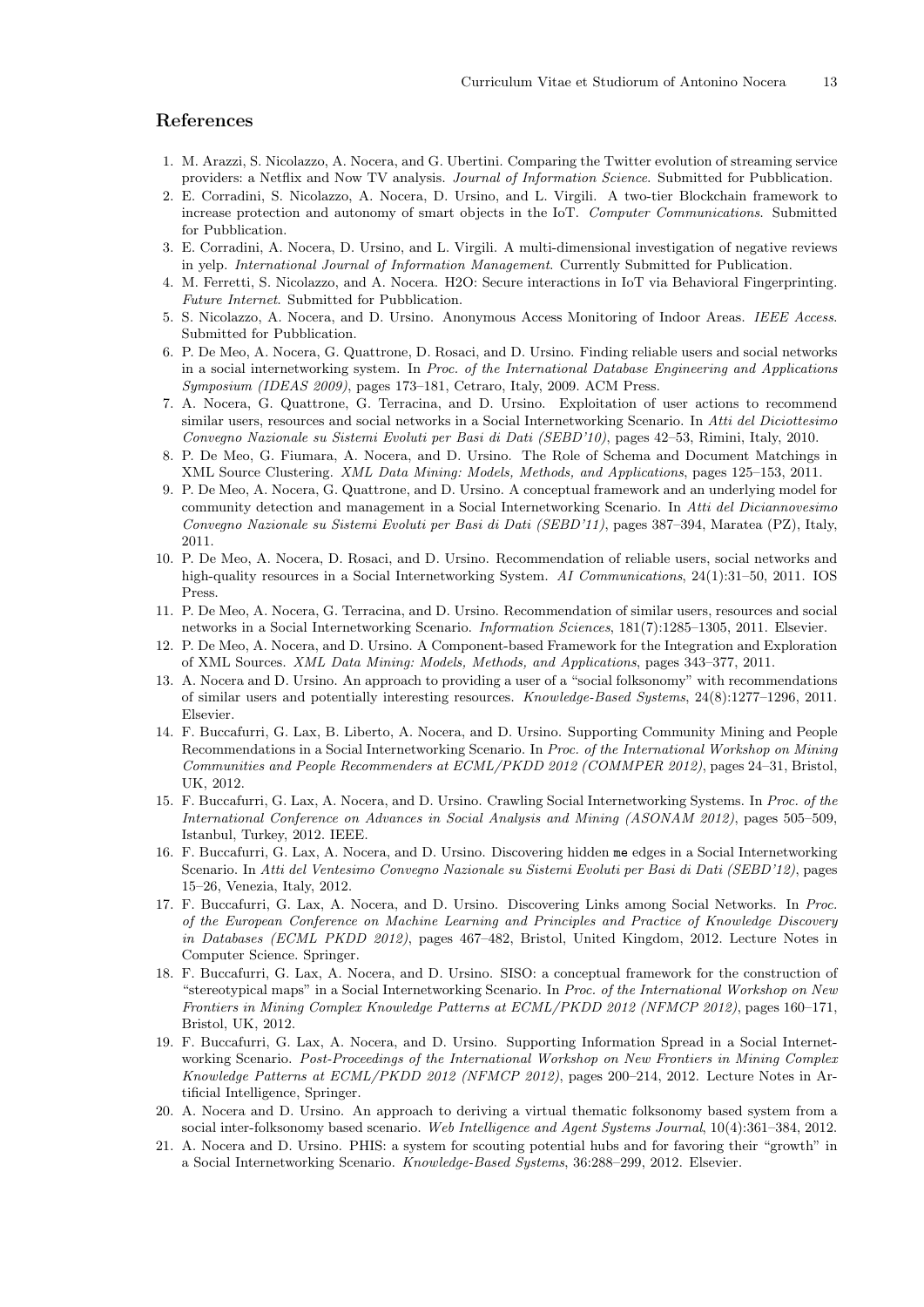14 Curriculum Vitae et Studiorum of Antonino Nocera

- 22. F. Buccafurri, D. Caridi, G. Lax, A. Nocera, and D. Ursino. Restoring Information Needed for Social Internetworking Analysis from Anonymized Data. In *Proc. of the International Multi-Conference on Computing in the Global Information Technology (ICCGI 2013)*, Nice, France, 2013. IARIA XPS Press.
- 23. F. Buccafurri, V.D. Foti, G. Lax, A. Nocera, and D. Ursino. Bridge Analysis in a Social Internetworking Scenario. *Information Sciences*, 224:1–18, 2013. Elsevier.
- 24. F. Buccafurri, G. Lax, S. Nicolazzo, A. Nocera, and D. Ursino. Measuring Betweennes Centrality in Social Internetworking Scenarios. In *Proc. of International Workshop on Social and Mobile Computing for collaborative environments (SOMOCO'13)*, pages 666–673, Gratz, Austria, 2013. Springer Verlag.
- 25. F. Buccafurri, G. Lax, A. Nocera, and D. Ursino. Bridge-Driven Search in Social Internetworking Scenarios. In *Atti del Ventunesimo Convegno Nazionale su Sistemi Evoluti per Basi di Dati (SEBD'13)*, pages 175– 182, Roccella Jonica, Italy, 2013.
- 26. F. Buccafurri, G. Lax, A. Nocera, and D. Ursino. Internetworking assortativity in Facebook. In *Proc. of the International Conference on Social Computing and its Applications (SCA 2013)*, pages 335–341, Karlsruhe, Germany, 2013. IEEE Computer Society.
- 27. A. Nocera and D. Ursino. A new ego network model and an approach to extracting an ego network compliant with this model from a Social Internetworking System. *International Journal of Web Based Communities*, 9(4):483–518, 2013.
- 28. F. Buccafurri, D. Caridi, L. Fotia, G. Lax, A. Nocera, and D. Ursino. A Clustering-based Analysis of a Social Internetworking Scenario. *International Journal of Society Systems Science*, 6(2):101–119, 2014.
- 29. F. Buccafurri, L. Coppolino, S. D'Antonio, A. Garofalo, G. Lax, A. Nocera, and L. Romano. Trust-Based Intrusion Tolerant Routing in Wireless Sensor Networks. In *Proc. of the International Conference on Computer Safety, Reliability and Security (SAFECOMP 2014)*, pages 214–229, Firenze, Italy, 2014. Springer.
- 30. F. Buccafurri, G. Lax, S. Nicolazzo, and A. Nocera. A Model to Support Multi-Social-Network Applications. In *Proc. of the International Conference Ontologies, DataBases, and Applications of Semantics (ODBASE 2014)*, pages 639–656, Amantea, Italy, 2014. Springer.
- 31. F. Buccafurri, G. Lax, S. Nicolazzo, and A. Nocera. A Privacy-Preserving Solution for Tracking People in Critical Environments. In *Proc. of the International Workshop on Computers, Software & Applications (COMPSAC'14)*, pages 146–151, V¨*a*ster˙*a*s, Sweden, 2014. IEEE Computer Society.
- 32. F. Buccafurri, G. Lax, S. Nicolazzo, and A. Nocera. Fortifyng TripAdvisor against Reputation-System Attacks. In *Proc. of the World Congress on Internet Security(WORLDCIS 2014)*, pages 21–22, London, UK, 2014. IEEE.
- 33. F. Buccafurri, G. Lax, S. Nicolazzo, and A. Nocera. Generating K-Anonymous Logs of People-Tracing Systems in Surveilled Environments. In *Atti del Ventiduesimo Convegno Nazionale su Sistemi Evoluti per Basi di Dati (SEBD'14)*, pages 37–44, Sorrento Coast, Italy, 2014.
- 34. F. Buccafurri, G. Lax, S. Nicolazzo, A. Nocera, and D. Ursino. Driving Global Team Formation in Social Networks to Obtain Diversity. In *Proc. of the International Conference on Web Engineering (ICWE 2014)*, pages 410–419, Toulouse, France, 2014. Springer.
- 35. F. Buccafurri, G. Lax, A. Nocera, and D. Ursino. Moving from Social Networks to Social Internetworking Scenarios: the Crawling Perspective. *Information Sciences*, 256:126–137, 2014.
- 36. Francesco Buccafurri, Gianluca Lax, Antonino Nocera, and Domenico Ursino. Experiences using bds: A crawler for social internetworking scenarios. In *Social Networks: Analysis and Case Studies*, pages 149–177. Springer, 2014.
- 37. G. Marra, A. Nocera, F. Ricca, G. Terracina, and D. Ursino. Investigating Information Diffusion in a Multi-Social-Network Scenario via Answer Set Programming. In *Proc. of the International Conference on Web Reasoning and Rule Systems (RR 2014*, pages 191–196, Athens, Greece, 2014. Springer.
- 38. G. Marra, A. Nocera, F. Ricca, G. Terracina, and D. Ursino. Investigating Node Influence Maximization and Influential Node Characterization in a Multi-Social-Network Scenario via Disjunctive Logic Programming. In *Atti del Ventiduesimo Convegno Nazionale su Sistemi Evoluti per Basi di Dati (SEBD'14)*, pages 264–275, Sorrento Coast, Italy, 2014.
- 39. P. De Meo, A. Nocera, G. Quattrone, and D. Ursino. A conceptual framework for community detection, characterization and membership in a Social Internetworking Scenario. *International Journal of Data Mining, Modelling and Management*, 6(1):22–48, 2014.
- 40. F. Buccafurri, L. Fotia, G. Lax, S. Nicolazzo, and A. Nocera. A lightweight electronic signature scheme using Twitter. In *Proc. of the Italian Symposium on Advanced Database Systems (SEBD 2015)*, pages 160–167, Gaeta, IT, 2015.
- 41. F. Buccafurri, L. Fotia, G. Lax, S. Nicolazzo, and A. Nocera. Trust, Security and Privacy in Smart Cities. In *In Proc. of the 1st CINI Annual Conference on ICT for Smart Cities & Communities (I-Cities 2015)*, Palermo, Italy, 2015.
- 42. F. Buccafurri, G. Lax, S. Nicolazzo, and A. Nocera. A Model Implementing Certified Reputation and its Application to TripAdvisor. In *Proc. of the International Conference on Availability, Reliability and Security (ARES 2015)*, pages 218–223, Touluse, France, 2015. IEEE.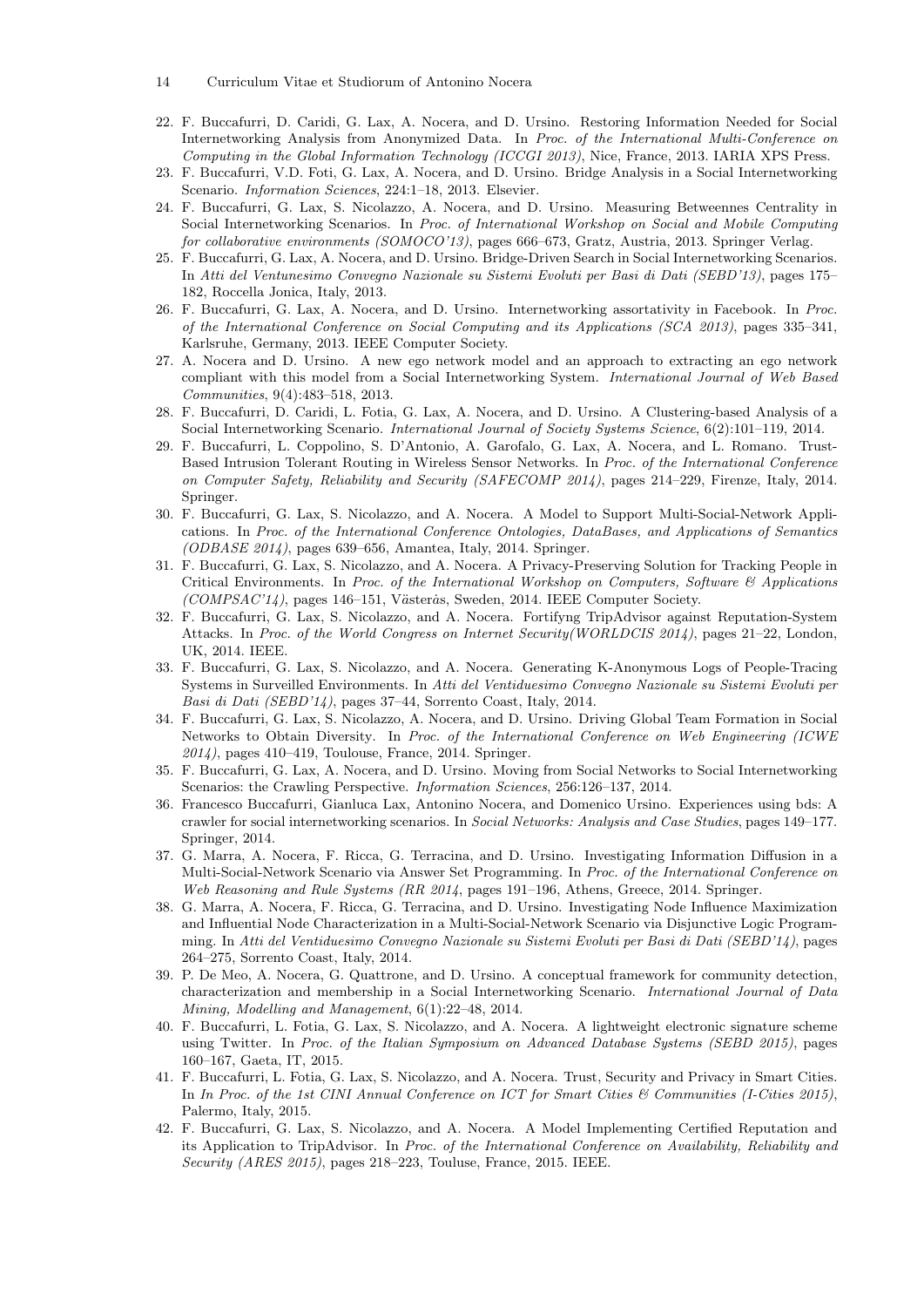- 43. F. Buccafurri, G. Lax, S. Nicolazzo, and A. Nocera. Accountability-Preserving Anonymous Delivery of Cloud Services. In *Proc. of the International Conference on Trust, Privacy and Security in Digital Business (TRUSTBUS 2015)*, pages 124–135. Springer, 2015.
- 44. F. Buccafurri, G. Lax, and A. Nocera. A New Form of Assortativity in Online Social Networks. *International Journal of Human-Computer Studies*, 80:56–65, 2015.
- 45. F. Buccafurri, G. Lax, A. Nocera, and D. Ursino. A system for extracting structural information from Social Network accounts. *Software: Practice and Experience (SPE)*, 45(9):1251–1275, 2015. DOI: 10.1002/spe.2280.
- 46. F. Buccafurri, G. Lax, A. Nocera, and D. Ursino. Discovering Missing Me Edges across Social Networks. *Information Sciences*, 319:18–37, 2015.
- 47. Francesco Buccafurri, Gianluca Lax, Serena Nicolazzo, and Antonino Nocera. Comparing twitter and facebook user behavior: privacy and other aspects. *Computers in Human Behavior*, 52:87–95, 2015.
- 48. F. Buccafurri, L. Fotia, G. Lax, S. Nicolazzo, and A. Nocera. Smart Communities and the Cloud: Security and Privacy Issues. In *In Proc. of the 2nd CINI Annual Conference on ICT for Smart Cities & Communities (I-Cities 2016)*, Benevento, Italy, 2016.
- 49. F. Buccafurri, G. Lax, S. Nicolazzo, and A. Nocera. A Middleware to Allow Fine-Grained Access Control of Twitter Applications. In *Proc. of the international conference on mobile, secure and programmable networking (MSPN 2016)*, pages 168–182, Paris, France, 2016. Springer.
- 50. F. Buccafurri, G. Lax, S. Nicolazzo, and A. Nocera. A Privacy-Preserving Localization Service for Assisted Living Facilities. *IEEE Transaction on Service Computing*, 2016. In Press.
- 51. F. Buccafurri, G. Lax, S. Nicolazzo, and A. Nocera. A threat to friendship privacy in Facebook. In *Proc. of the International Cross Domain Conference and Workshop (CD-ARES 2016)*, pages 96–105, Salzburg, Austria, 2016. Springer.
- 52. F. Buccafurri, G. Lax, S. Nicolazzo, and A. Nocera. Completeness, Correctness and Freshness of Cloud-Managed Data Streams. In *Proc. of the Italian Symposium on Advanced Database Systems (SEBD 2016)*, pages 134–141, Lecce, IT, 2016.
- 53. F. Buccafurri, G. Lax, S. Nicolazzo, and A. Nocera. Interest Assortativity in Twitter. In *Proc. of the International Conference on Web Information Systems and Technologies (Webist 16))*, volume 1, pages 239–246, Rome, Italy, 2016. SCITEPRESS.
- 54. F. Buccafurri, G. Lax, S. Nicolazzo, and A. Nocera. Range Query Integrity in Cloud Data Streams with Ecient Insertion. In *Proc. of the 15th International Conference on Cryptology and Network Security (CANS 2016)*, pages 719–724, Milan, Italy, 2016. Springer.
- 55. F. Buccafurri, G. Lax, S. Nicolazzo, and A. Nocera. Range Query Integrity in the Cloud: the Case of Video Surveillance. In *Proc. of the International Conference for Internet Technology and Secured Transactions (ICITST-2016)*, Barcelona, Spain, 2016. IEEE.
- 56. Francesco Buccafurri, Gianluca Lax, Serena Nicolazzo, and Antonino Nocera. A model to support design and development of multiple-social-network applications. *Information Sciences*, 331:99–119, 2016.
- 57. G. Lax, F. Buccafurri, S. Nicolazzo, A. Nocera, and L. Fotia. A new approach for electronic signature. In *Proc. of the International Conference on Information Systems Security and Privacy (ICISSP 16))*, pages 440–447, Rome, Italy, 2016. SCITEPRESS.
- 58. F. Buccafurri, G. Lax, D. Migdal, S. Nicolazzo, A. Nocera, and C. Rosenberger. Contrasting False Identities in Social Networks by Trust Chains and Biometric Reinforcement. In *Proc. of the International Conference on CYBERWORLDS (CYBERWORLDS 2017)*, Chester, United Kingdom, 2017. Chester, United Kingdom, United Kingdom.
- 59. F. Buccafurri, G. Lax, S. Nicolazzo, and Assunta Matassa A. Nocera, Luca Console. Discovering good links between objects in the Internet of Things. In *Proc. of the International Conference on Wireless Networks and Mobile Systems (WINSYS 2017)*, 2017.
- 60. F. Buccafurri, G. Lax, S. Nicolazzo, and A. Nocera. A Model for Handling Multiple Social Networks and its Implementation. In *Proc. of the Italian Symposium on Advanced Database Systems (SEBD 2017)*, 2017.
- 61. F. Buccafurri, G. Lax, S. Nicolazzo, and A. Nocera. Not only databases: Social data and cybersecurity perspective. In *A comprehensive guide through the Database research over the last 25 years*. 2017.
- 62. F. Buccafurri, G. Lax, S. Nicolazzo, and A. Nocera. Overcoming Limits of Blockchain for IoT Applications. In *Proc. of the International Conference on Availability, Reliability and Security (ARES 2017)*, Reggio Calabria, Italy, 2017.
- 63. F. Buccafurri, G. Lax, S. Nicolazzo, and A. Nocera. Range Query Integrity in Cloud Data Streams with Ecient Insertion. In *In Proc. of the the Italian Conference on Cybersecurity (ItaSec2017)*, Venice, Italy, 2017.
- 64. F. Buccafurri, G. Lax, S. Nicolazzo, and A. Nocera. Using Twitter for Consensus: Tweetchain as Alternative to Blockchain. In *Proc. of the International Conference on Web Engineering (ICWE 2017))*, Rome, Italy, 2017.